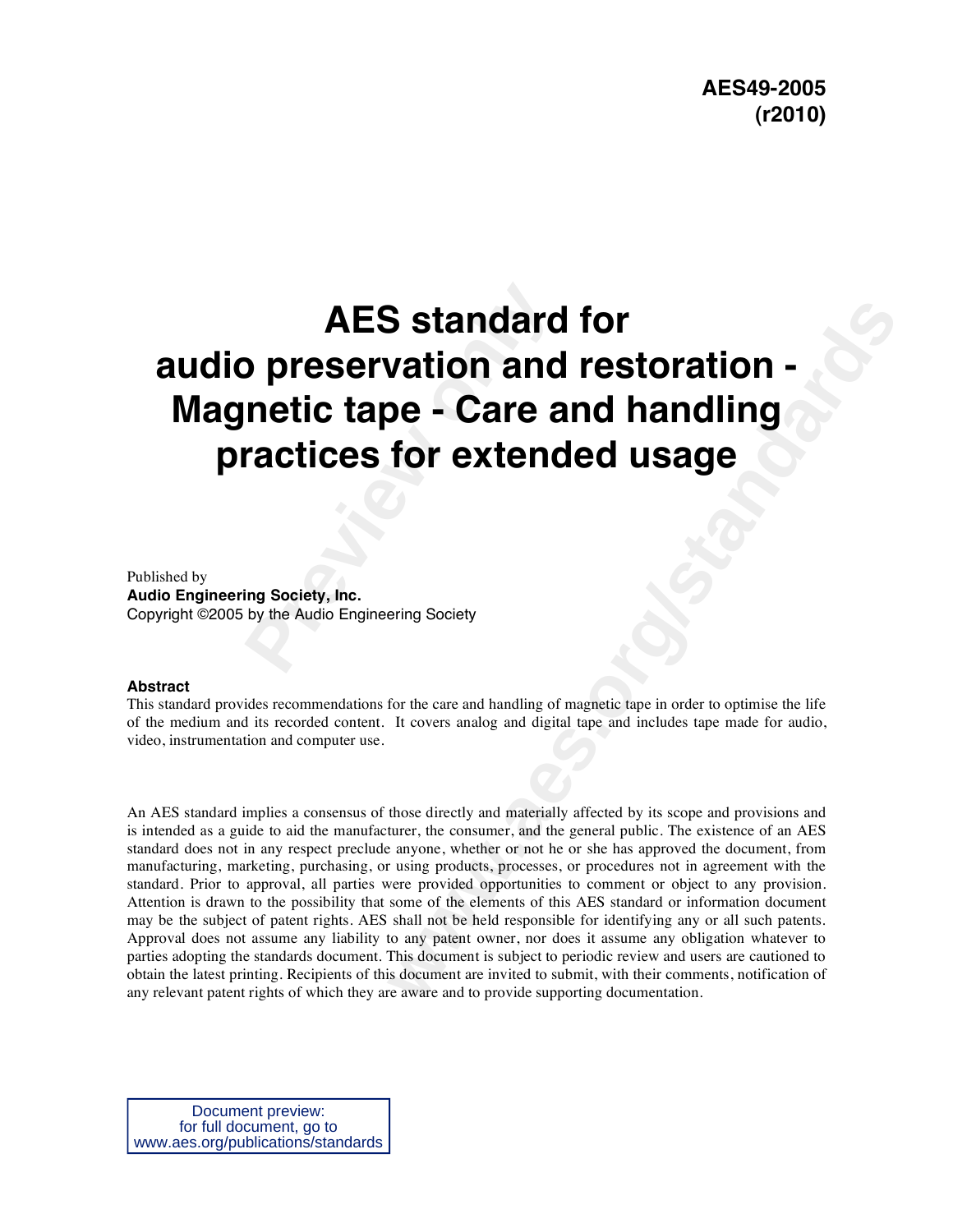# **Contents**

| 8.2 Seven under the production of the contract of the seven product of the second of the document, go to the contract of the document, go to the contract of the second of the document, go to the contract of the contract of | .21                 |
|--------------------------------------------------------------------------------------------------------------------------------------------------------------------------------------------------------------------------------|---------------------|
| www.aes.org/publications/standards                                                                                                                                                                                             | 2010-10-28 printing |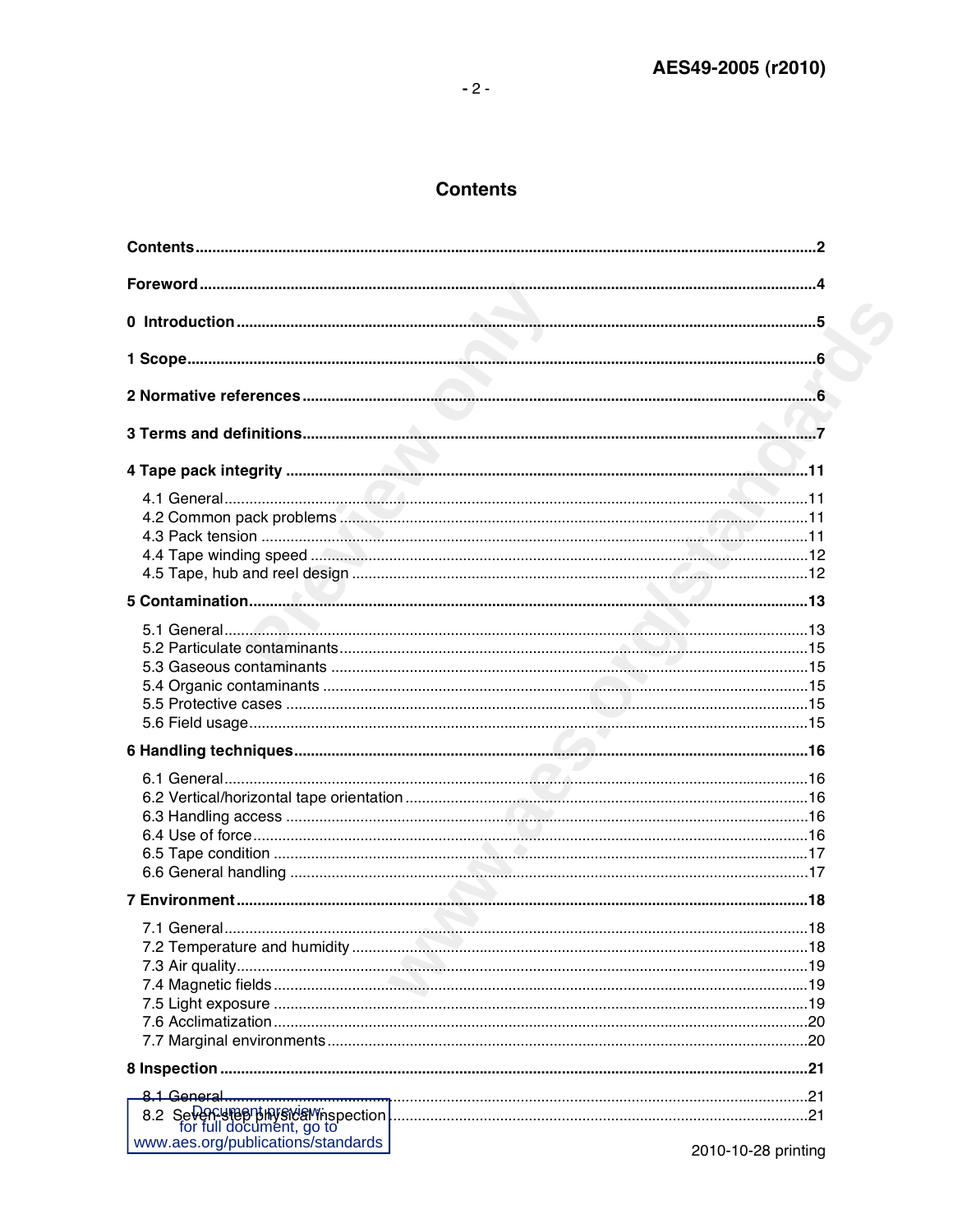| $A.2$ Do | 30 |
|----------|----|
|          |    |
|          |    |
|          |    |
|          |    |
|          |    |
|          |    |
|          |    |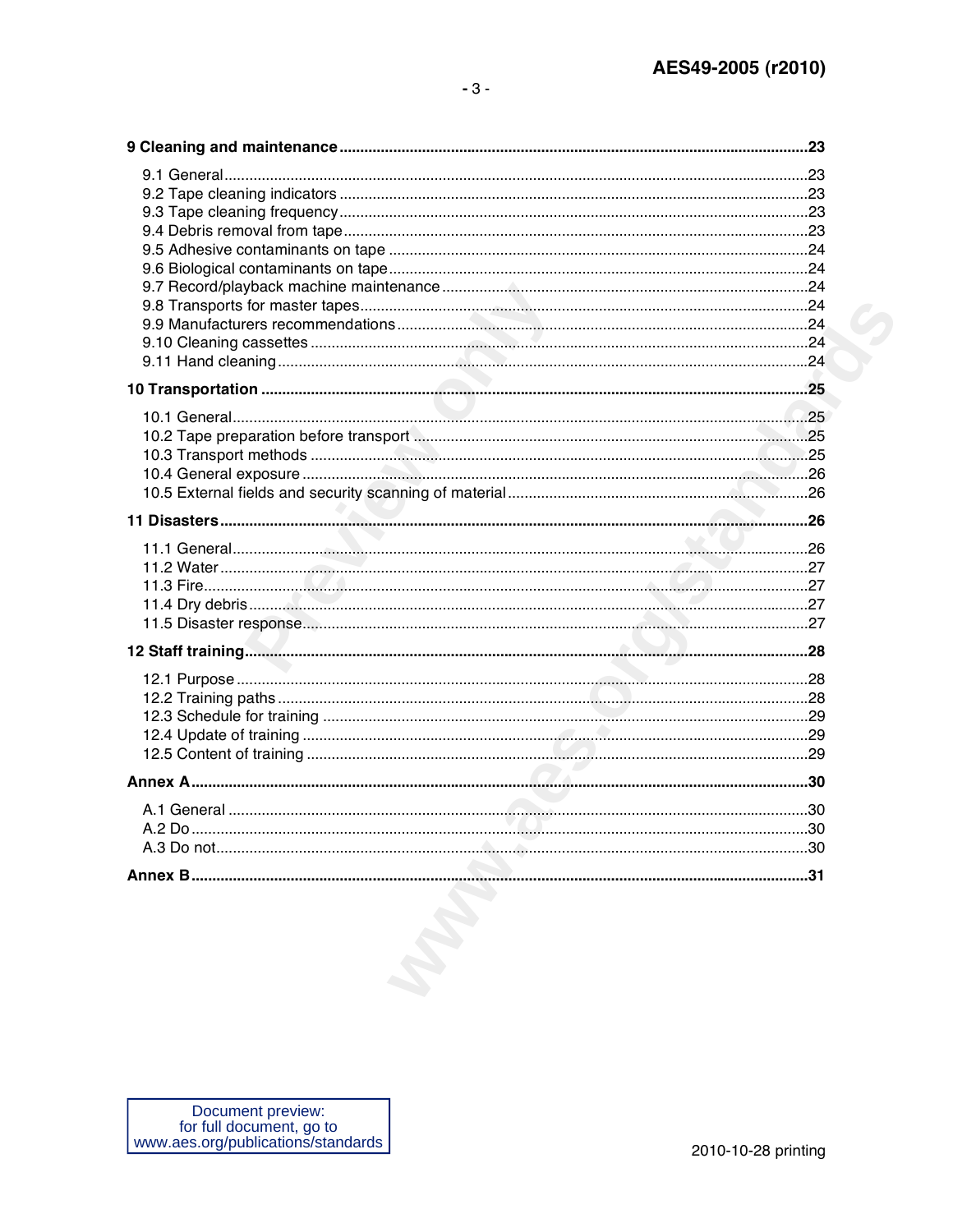### **Foreword**

This foreword is not part of AES49-2005, *AES standard for audio preservation and restoration - Magnetic Tape - Care and handling practices for extended usage*.

This standard is concerned with the care and handling of magnetic tape in roll form and covers analog and digital tape without regard to the format of data encoded upon it. It includes tape made for audio, video, instrumentation, and computer use. Topics covered include tape pack integrity, contamination, handling techniques, environments, inspection, cleaning and maintenance, transportation, disasters, and staff training. A minimum handling requirements checklist is provided. While it stands as an independent standard, it is intended to complement *AES Recommended Practice for Preservation and Restoration of Audio – Storage and Handling – Storage of Polyester-based Magnetic Tape,* AES22-1997 r2002.

oncerned with the care and handling of magnetic<br>tiver the care and handling of magnetic<br>tiver and computer use. Topics covered include tape<br>nments, inspection, cleaning and maintenance, tran<br>g requirements checklist is pro t of data encoded upon it. It includes tape made for audio, video, includes tape of a state streptive, containination, handling<br>pipes covered include tape pack integrity, containination, handling<br>aning and maintenance. tra This standard was prepared by a Joint Technical Commission of the Audio Engineering Society Standards Committee SC-03 Subcommittee on Preservation and Restoration of Audio, and the International Imaging Industry Association (i3a) Technical Committee IT-9 on Image Permanence. At the time of completion the commission was co-chaired by Peter Adelstein and Ted Sheldon and included: Richard Billeaud, Peter Brothers, Alan Calmes, Gerd Cyrener, Del Eilers, Jean Marc Fontaine, Lars Gaustad, Gerald Gibson, Ian Gilmour, Allan Goodrich, Chris Lacinak, Fred Layn, Jim Lindner, Jay McKnight, William Murray, Mick Newnham, Dietrich Schueller, Carl Talkington, Jim Wheeler, Joe Wrobel, Edward Zwanefeld,

Ted Sheldon Chair, SC-03-04 Working Group on Preservation and Restoration of Audio 2004-08-20

> NOTE In AES standards documents, sentences containing the verb "shall" are requirements for compliance with the standard. Sentences containing the verb "should" are strong suggestions (recommendations). Sentences giving permission use the verb "may." Sentences expressing a possibility use the verb "can".

Document preview: for full document, go to www.aes.org/publications/standards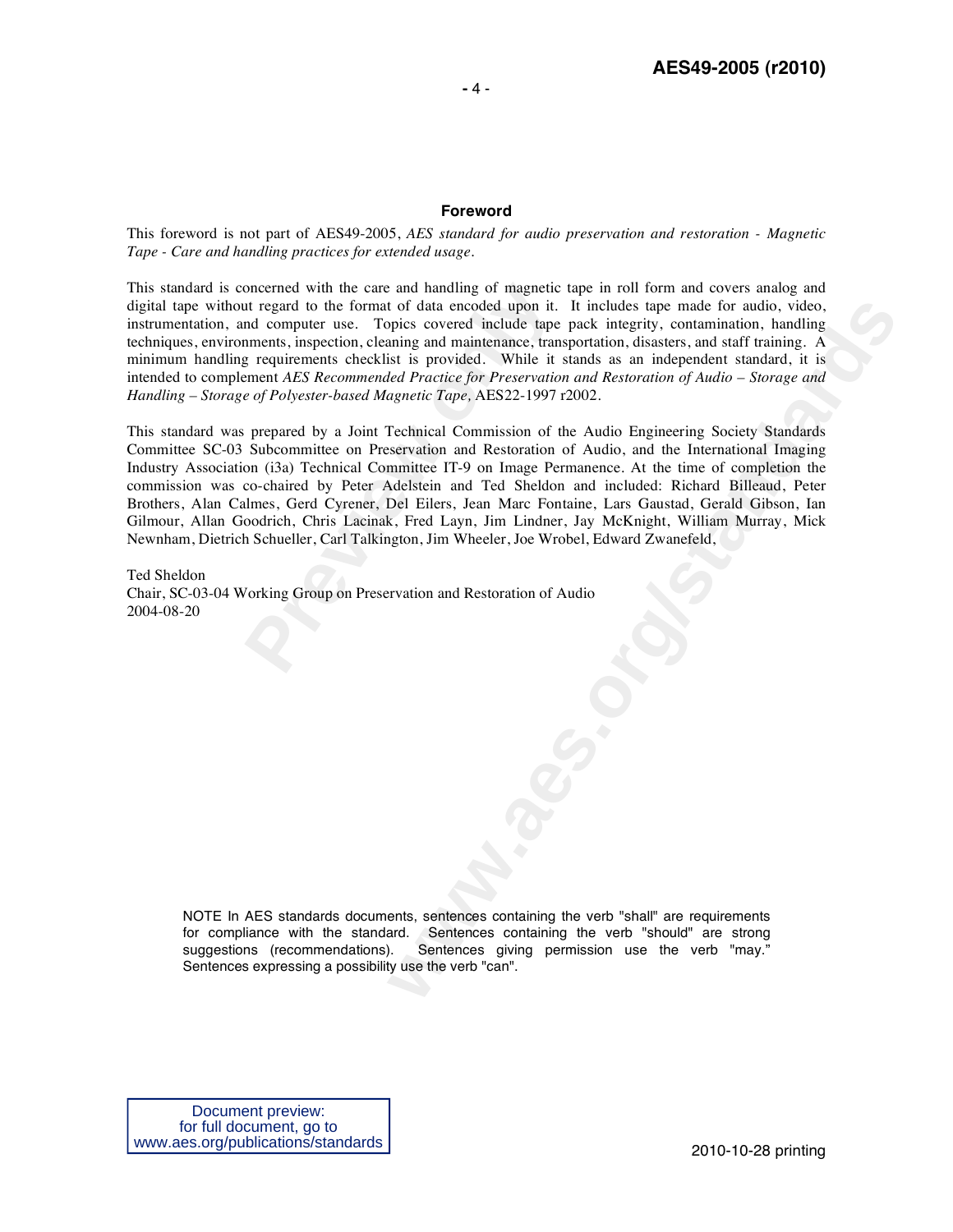# **AES standard for audio preservation and restoration - Magnetic tape - Care and handling practices for extended usage**

# **0 Introduction**

**Practices for extends**<br> **predictions of the set of the set of the set of the set of the set of the 1930s. Unlike earlier data recording<br>
mation recorded on magnetic tape is not directly<br>
pretation. In addition, the machin Examplementary and any processing distribution and preserving information.** The major means of processing, distribution and preserving information. This example to pair and a particular parameter parameter parameter param Magnetic recording tape has served as a major means of processing, distributing and preserving information, including audio data since the 1930s. Unlike earlier data recording media such as paper and photographic material, the information recorded on magnetic tape is not directly human readable and requires a machine interface and interpretation. In addition, the machine/medium interface must occur within precise conditions for the machine interpretation to be accurate. Therefore, the physical integrity of magnetic tape necessary to provide a proper interface with the interpreting machinery is critical. Correct care and handling is essential to preserve the needed physical integrity of magnetic tape both for short-term usage and long-term archiving.

Magnetic tape has proven itself an easy-to-use and versatile medium. Yet, despite the substantial resources put into creating recordings and the historical, intellectual and financial assets they represent, tapes often are not treated as valuable objects. Many important and unique recordings are lost due to inadequate care and handling of the tape. This poses problems for users who wish to preserve content. Among these problems are the following:

a) Improper handling can damage magnetic tapes and compromise the future ability to retrieve content;

b) Due to the enormous volume of existing tapes, the impracticality and cost of making copies of each and every one frequently results in large numbers of unique records being subjected to excessive use and wear without any back-up or protection. Repeated use of magnetic tape can cause wear or physical damage that shortens its effective life;

c) Some magnetic tapes are known to have a finite shelf life and will eventually decay. Recorded tape documents on these tapes must be copied to new media before decay precludes access;

d) The ability to play back a tape in the future depends on the existence of functional playback equipment. As new tape formats become popular, equipment manufacturers discontinue the production and support of older, superseded equipment. Eventually, usable equipment to play older obsolete magnetic tape formats becomes impossible to find. Before this occurs a migration plan should be in place.

Like all media, magnetic tape is subject to both damage and decay. Consequently, its effective life can increase or decrease significantly depending on the conditions under which it is stored and handled. This document contains recommendations for the care and handling of magnetic tape. Recommendations for the preservation and storage of polyester-base magnetic tape appear in AES22. Following these recommendations promotes the physical integrity of the media and increases the effective life of magnetic tape.